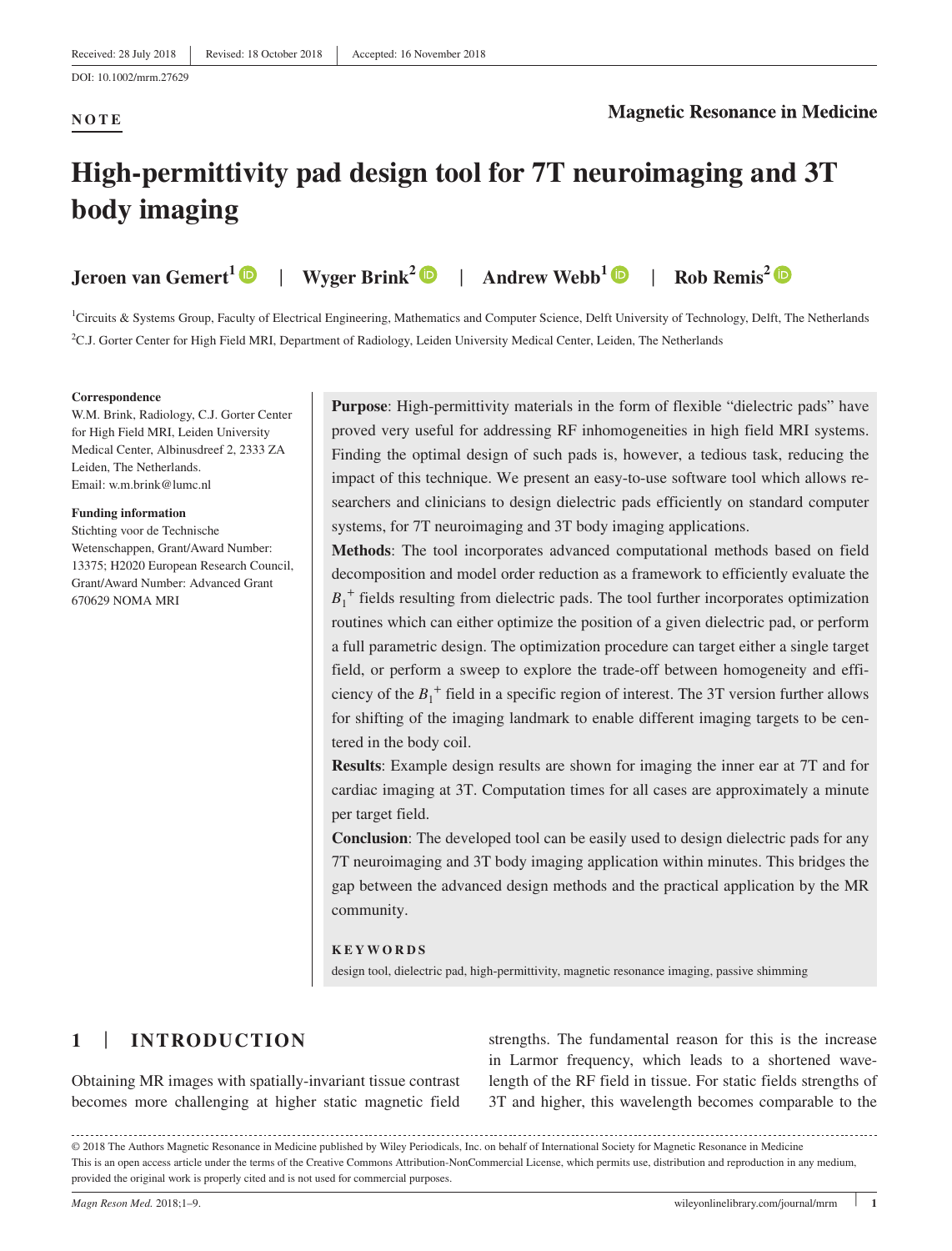# **Magnetic Resonance in Medicine** *Medicine VAN GEMERT ET AL.*

dimensions of the body, or shorter. As a consequence, waveinterference effects that reduce the homogeneity and strength of the transmit RF magnetic field, referred to as the  $B_1^+$ field<sup>1,2</sup> become apparent. The homogeneity of this field is of crucial importance in obtaining a uniform contrast in MRI.

Over the past decade, many RF shimming studies have been devoted to improving the  $B_1^+$  field distribution and efficiency. Active shimming techniques use multiple separate transmit coils: the amplitudes and phases are configured for each element individually, such that the  $B_1^+$  field is tailored in a certain region of interest  $(ROI)$ .<sup>3-6</sup> Alternatively, dielectric materials can be used to tailor the  $B_1^+$  field, as a passive shimming approach. These materials typically have a high relative permittivity on the order of 80‐300, and they induce a strong secondary magnetic field in their vicinity.<sup>7-15</sup> These materials can be produced easily by means of aqueous suspensions of calcium titanate and/or barium titanate to obtain the appropriate permittivity.<sup>16-18</sup> Subsequently, the mixture is sealed in a polypropylene bag with appropriate dimensions to form flexible pads. Typically, these dielectric pads are placed in close vicinity to the imaging ROI tangent to the body.

Despite the ease of constructing such dielectric pads, their design is not trivial as it depends on many aspects; the optimal design varies with ROI, application requirements (e.g., transmit efficiency or homogeneity), and MR configuration (e.g., static field strength and transmit antenna). Therefore, the pad's dimensions, location, and constitution need be optimized in an application‐specific manner. One common approach is to perform a parametric optimization using general‐purpose electromagnetic field solvers, based on a systematic trial‐and‐error approach and guided by user intuition, and then to choose the best pad‐properties afterward. As each of these simulations involve a large computational domain with an RF coil and heterogeneous body model, such procedures typically take multiple days for a single application. $8,19-21$  Some applications also benefit from having more than 1 dielectric pad, which further complicates the design procedure. This limits the exploitation of this practical shimming approach.

In previous work, $22$  we have developed advanced reduced order modelling techniques to accelerate pad evaluations by characterizing stationary components such as the RF coil and body model in an offline‐stage, and compressing the resulting model. This yielded up to 4 orders of magnitude of acceleration when compared with using commercial software and enabled the automated design of a single dielectric pad in under a minute. Although these methods have been demonstrated, the offline procedures can present a challenging task for any MR user planning to use dielectric pads due to either lack of software, resources, or expertise in this specific field. The approach up to now did not allow for designing 2 dielectric pads at once, which can be beneficial in many applications.

In this work, we aim to extend our modeling approach to include 3T body imaging as well as 7T neuroimaging and bridge the gap between these advanced design methods and practical application by the MR community. We address this gap by integrating the automated design procedure into a stand‐alone software tool, which is available for download. This tool can be run on a standard PC, is fast, and can be used to design multiple dielectric pads to optimize either the homogeneity or the efficiency of the  $B_1^+$  field, or a combination of both, in any arbitrary ROI in the head at 7T or the body at 3T. Furthermore, for 3T, the imaging landmark can be shifted throughout the torso to enable different imaging targets to be centered in the body coil.

#### **2** | **METHODS**

### **2.1** | **Configuration**

The 7T neuroimaging configuration was simulated using a shielded and tuned high-pass birdcage head coil with a radius of 15 cm operating at 298 MHz (7T). The body model "Duke" from the Virtual Family dataset was used, $^{23}$  and the computational domain was discretized on a uniform and isotropic grid with a spatial resolution of 5 mm. The paddesign domain was taken as a 1‐cm‐thick layer around the head model, which is constrained in practice by the tight‐fitting receive arrays used in neuroimaging.

The 3T body-imaging configuration was simulated using a generic wide‐bore high‐pass birdcage body coil with a radius of 35 cm operating at 128 MHz, in which the "Duke" body model is situated. The computational domain was discretized on a uniform and isotropic grid with a spatial resolution of 7.5 mm and the pad‐design domain was defined as a 1.5‐cm‐thick layer around the torso extending from just below the top of the shoulders down to the hips. Whereas the position of the head with respect to the head coil is fixed in the 7T neuroimaging setting, this is not the case for 3T body imaging. Therefore, additional field simulations were performed for a 1.5‐cm‐spaced range of imaging landmarks within the torso to enable shifting of the body coil for different body imaging applications.

All field quantities were normalized to 1 W input power.

#### **2.1.1** | **Modeling dielectrics**

The backbone of the design tool is a modeling approach that stems from the work established in Van Gemert et al and Brink et al,  $24,25$  where an efficient forward model was presented for evaluating the effect of a dielectric pad. The basic idea is to split the computational domain into 2 parts as illustrated in Figure 1A,B for 7T neuroimaging and 3T body‐imaging, respectively. The first domain is stationary and consists of the heterogeneous body model and RF transmit coil. These components remain unaffected throughout the pad‐simulations and can, therefore, be characterized in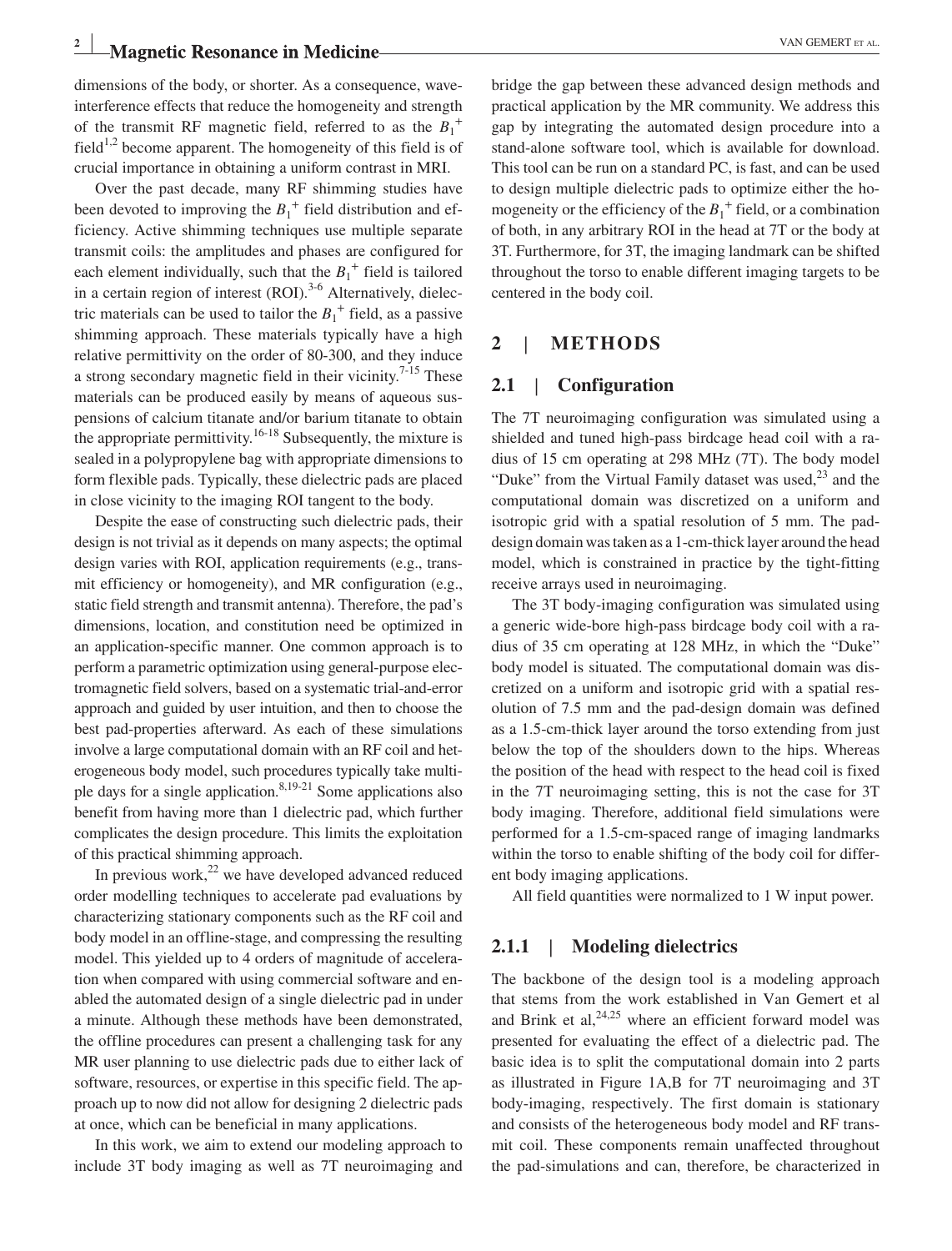

**FIGURE 1** Splitting of computational domains and the parameterization of the dielectric pad. A, The 7T neuroimaging configuration is divided into a static part, consisting of a heterogeneous body model, RF coils, and an RF shield, and a dynamic part to which the dielectric is confined. B, The 3T body-imaging configuration is shown, here the wide-bore birdcage is omitted for visualization purposes of the pad design domain. C, As only the pads that can be easily fabricated are of interest, the model is parameterized in the pad's characteristics

advance. The second domain is dynamic and confines the pad‐design domain where any desired dielectric pad can be positioned during the design process, i.e., with arbitrary geometry, location, and material properties. This formulation allows us to compute a pad‐independent background field and field response library in an offline‐stage, such that only the pad‐specific secondary field needs to be computed in the online‐stage. As this latter domain is much smaller than the original full computational domain, computations are accelerated without compromising accuracy.

The complexity of the calculations can be reduced further through the application of reduced order modeling techniques as has been shown in van Gemert et al. $^{22}$  In this procedure, the practical degrees‐of‐freedom of the pad design problem (i.e., many fewer than allowed by the computational grid) are exploited to further compress the model. To this end, the pad design is parametrized in terms of its width, height, location,

and constitution, through the parameter vector  $\mathbf{p} = [\varepsilon; z_T; z_B;$  $\phi_L$ ;  $\phi_R$ ] as illustrated in Figure 1C. Subsequently, the model is compressed by projecting onto a reduced order basis obtained from randomized pad simulations, to further accelerate  $B_1^+$  field computations to under 1 s of computation time for any arbitrary dielectric pad.

In the 3T configuration, each landmark position of the body coil requires specific background fields to be generated in advance. Due to the close vicinity of the pad‐design domain to the body model, however, we argue that the field response library can be re‐used as coupling is dominated by the body model and is not significantly influenced by the body coil.

### **2.1.2** | **Optimization methods**

The pad optimization procedure can be used in 2 different approaches. The first approach allows the user to find the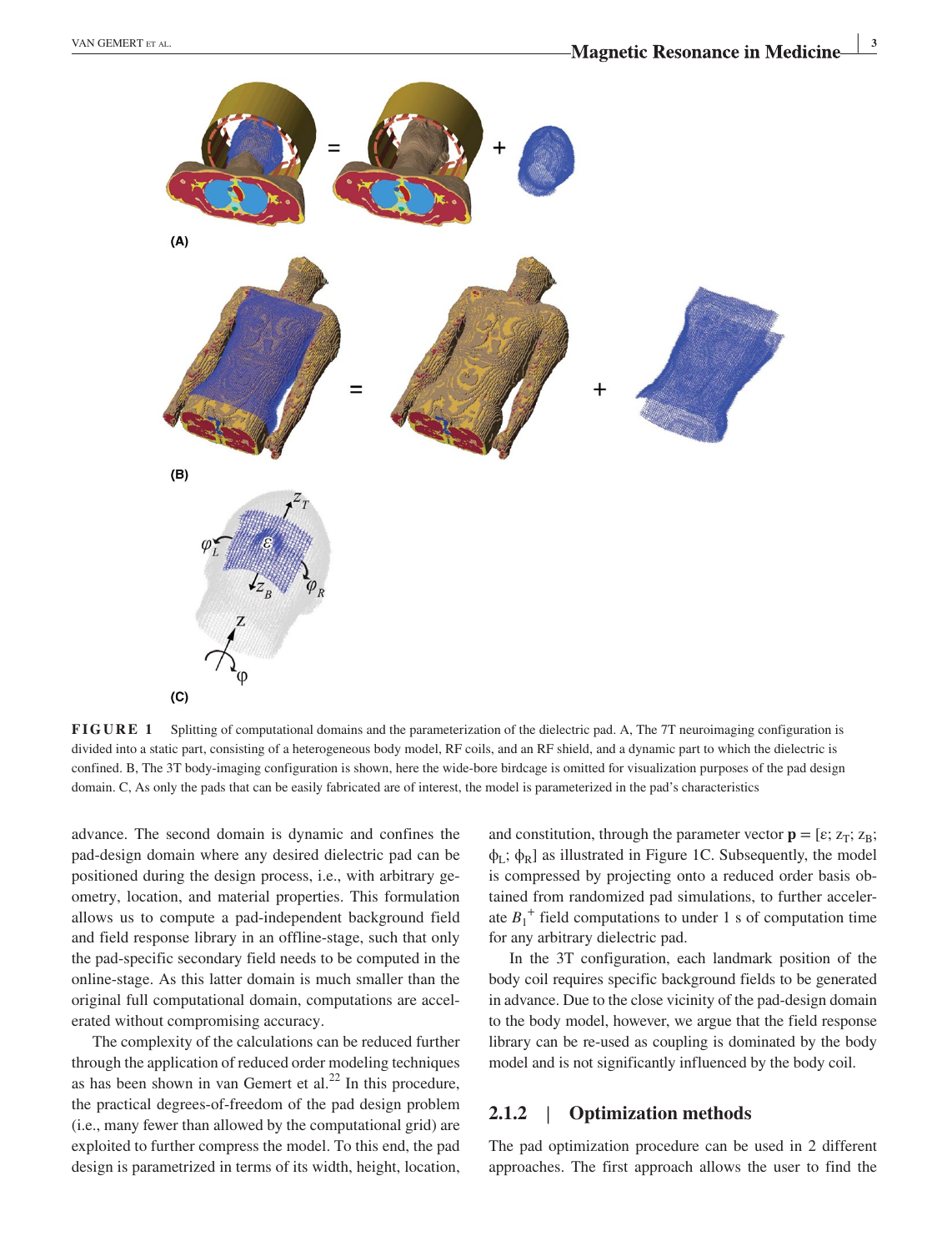# **Magnetic Resonance in Medicine** *Medicine VAN GEMERT ET AL.*

optimal position for an existing pad, i.e., the user can define the dimensions and the material properties of the pad (which they may already have prepared), and the routine optimizes the placement of this pad. The second approach forms a full parametric design that optimizes the pad's dimensions, material properties, and position simultaneously by iteratively minimizing a cost functional. In both cases, we measure the characteristics of the resulting  $B_1^+$  field within the ROI in terms of its average magnitude as a measure of transmit efficiency, and its coefficient of variation  $C_v$  as measure of homogeneity. The latter is defined as the ratio of standard deviation to mean value.

The first approach uses a parameter sweep over all possible positions within the pad design domain for a given pad geometry and constitution. This sweep can be carried out quite rapidly, as the simulations are fast and the number of possible solutions is rather small, in contrast to the full parametric design. Subsequently, the optimum pad positioning is found by selecting the maximum of the following objective function:

$$
O(\mathbf{p}) = \gamma G_{\text{efficiency}}(\mathbf{p}) + (1 - \gamma) \left[ 1 - C_{\text{v}}(\mathbf{p}) \right],\tag{1}
$$

where the first term on the right hand side is the gain in average transmit efficiency (Gefficiency) due to the dielectric pad and the second term is a measure of field homogeneity. The weight  $\gamma$  is used to give a preference to either efficiency or homogeneity.

In the second approach, the pad optimization problem is formulated using a target field approach in which we aim to achieve a certain desired  $B_1^+$  field magnitude in a defined ROI. This is achieved by minimizing a cost functional *C* as a function of the pad‐parameter vector **p**. This functional is defined as

$$
C(\mathbf{p}) = \frac{1}{2} \frac{||B_1^+(\mathbf{p}) - B_1^{+;desired}||_{2;ROI}^2}{||B_1^{+;desired}||_{2;ROI}^2}
$$
 (2)

where  $B_1^{+;desired}$  is the desired  $B_1^+$  magnitude in the ROI,  $B_1^{\dagger}(\mathbf{p})$  is the field due to a pad with model parameters **p**, and ||⋅||2;ROI denotes the *L*<sup>2</sup> norm over the ROI. The cost function in Equation (2) aims to minimize the discrepancy between the prescribed  $B_1^+$  field and the  $B_1^+$  field generated by the model, integrated over the ROI.

To minimize this nonlinear function, we use a gradient descent method combined with a line search to determine the step-size, as the gradient of the function can be computed analytically. $24,26$  Other methods can also be used, but we found that this is the most efficient and stable method in the context of this application. To ensure smooth convergence, we adopted the following rules for the update steps:

- 1. For iteration *j* compute gradient as  $g^{j} = \nabla_p C$
- 2. Set update direction as

| $\mathbf{u}^{j}(1) = -\text{sign} \left\{ \mathbf{g}^{j}(1) \right\} * 20$                              | $%$ $\varepsilon$ update        |
|---------------------------------------------------------------------------------------------------------|---------------------------------|
| $\mathbf{u}^{j}(2) = -\text{sign} \left\{ \mathbf{g}^{j}(2) \right\} * w_{1} * 0.75 \text{cm}$          | $\%$ z <sub>T</sub> update      |
| $\mathbf{u}^{j}(3) = -\text{sign} \left\{ \mathbf{g}^{j}(3) \right\} * \frac{1}{w_1} * 0.75 \text{cm}$  | $\%$ z <sub>B</sub> update      |
| $\mathbf{u}^{j}(4) = -\text{sign} \left\{ \mathbf{g}^{j}(4) \right\} * w_{2} * \frac{\pi}{8} \text{cm}$ | $\%$ $\phi$ <sub>L</sub> update |
| ${\bf u}^{j}(5) = -\text{sign}\left\{{\bf g}^{j}(5)\right\} * \frac{1}{w_0} * \frac{\pi}{8}$ cm         | $\%$ $\phi_R$ update            |
| With the weights defined as                                                                             |                                 |
| $w_1 = \frac{ \mathbf{g}'(2) }{ \mathbf{g}'(3) }$ and $w_2 = \frac{ \mathbf{g}'(4) }{ \mathbf{g}'(5) }$ |                                 |
|                                                                                                         |                                 |

and restricted to

$$
\frac{1}{1.5} \le w_1 \le 1.5 \text{ and } \frac{1}{1.5} \le w_2 \le 1.5
$$

3. Update pad parameters **p** as

 $\mathbf{p}^{j+1} = \mathbf{p}^j + \alpha \mathbf{u}$  with an optimum step-size  $0 \le \alpha \le 1$  found by line search.

The weights  $w_1$  and  $w_2$  control the weight between related variables and serve to include gradient sensitive information in the update steps.

#### **2.1.3** | **Design tool**

The tool is implemented in MATLAB (R2015a, The MathWorks, Inc., Natick, MA). It allows for computations on a GPU when available to speed up computations and requires approximately 3 GB of working memory for 7T neuroimaging and 7 GB for 3T body imaging. When the GPU is being used, it requires approximately 0.8 GB and 2.5 GB video memory on the GPU for 7T neuroimaging and 3T body imaging, respectively. The tool is available for download as an executable file at<https://paddesigntool.sourceforge.io>.

The graphical user interface of the design tool is shown in Figure 2. The top row depicts the tissue map of the head for the transverse, coronal, and sagittal slice, as well as a 3D view of the slices. If desired, the  $B_1^+$  fields without dielectrics can be displayed here instead. The bottom row shows the  $B_1^+$  field with pads, as well as a 3D view of the current pad design, which is updated throughout the optimization process. The contrast and brightness of all displays can be manually adjusted. The imaging landmark of the 3T body coil can be shifted manually as is illustrated in Figure 3.

The tool allows optimization of the  $B_1^+$  field using either 1 or 2 dielectric pads. In view of the implementation of the resulting pad design, we can limit the maximum allowed relative permittivity  $\varepsilon_r$  and incorporate a realistic conductivity throughout the iterations. Furthermore, the desired  $B_1^+$  field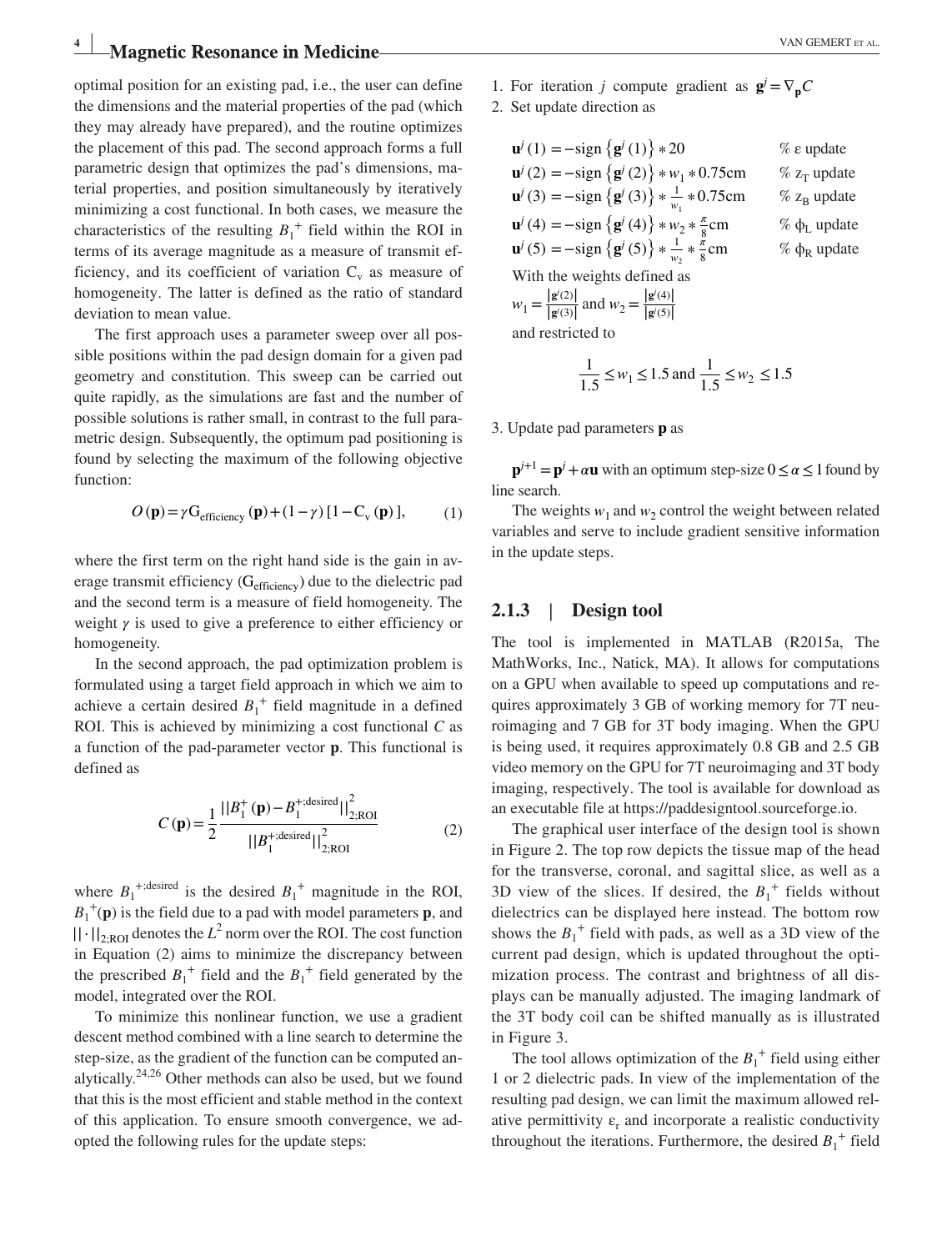

**FIGURE 2** Graphical user interface of the pad design tool. Tissue profiles are shown in the top row, whereas  $B_1^+$  fields are depicted in the bottom row. After a ROI is drawn, the user can start the optimization with the selected options



**FIGURE 3** The landmark of the birdcage can be selected, after which the corresponding electromagnetic fields are updated

efficiency for the ROI can be entered, or alternatively a sweep can be executed over a discrete set of predefined target fields to enable a trade‐off analysis between transmit efficiency and homogeneity.

The user can specify a custom ROI by drawing a 2D ellipsoid in each of the 3 isometric views. The 3D ROI is then generated by their cross‐section. Alternatively, for example purposes, a predefined ROI can be selected from a list.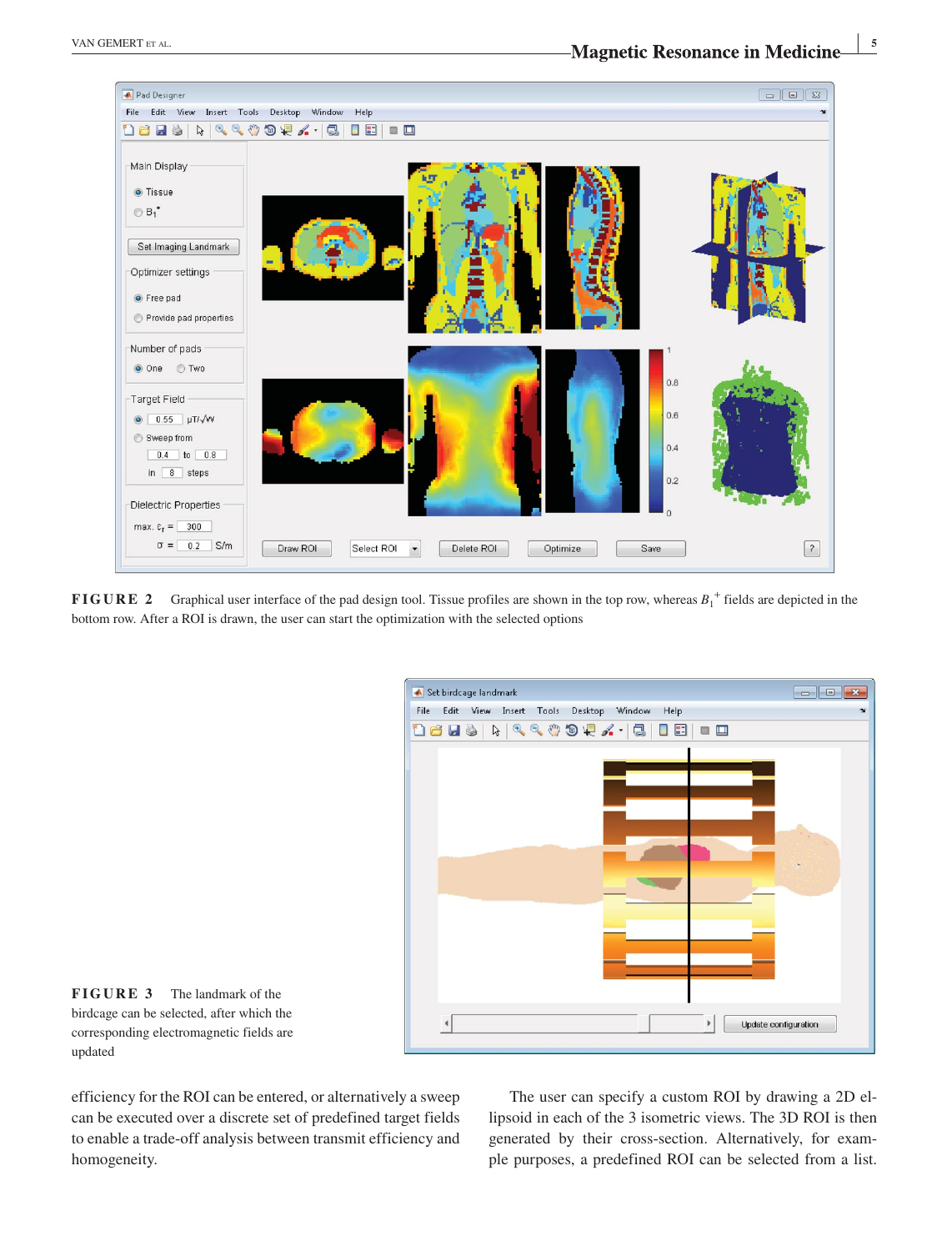

|                             | Without pad | With pad   |
|-----------------------------|-------------|------------|
| Transmit efficiency [µT/√W] | 4.1291e-07  | 5.3072e-07 |
| Coeff. variation [%]        | 13.2666     | 5.9731     |
| Height [cm]                 |             | 22.4948    |
| Azimuthal width [cm]        |             | 35.0873    |
| Thickness [cm]              |             | 1,5000     |
| Relative permittivity []    |             | 206.1207   |
| Conductivity [S\m]          |             | 0.2000     |

**<sup>(</sup>B)**

**FIGURE 4** Design procedure for imaging the heart at 3T. A, The result is shown for a parameter sweep over a predefined set of target fields, after which a desired design can be selected based on the efficiency-homogeneity plot. For the selected design (here, number 5), a single optimization is performed to obtain the results as shown in (B) for later reference. Design number 7 is not chosen here, as the dimensions of the dielectric pad are not practical. The lookup table for the individual simulations can be found in Supporting Information Table S1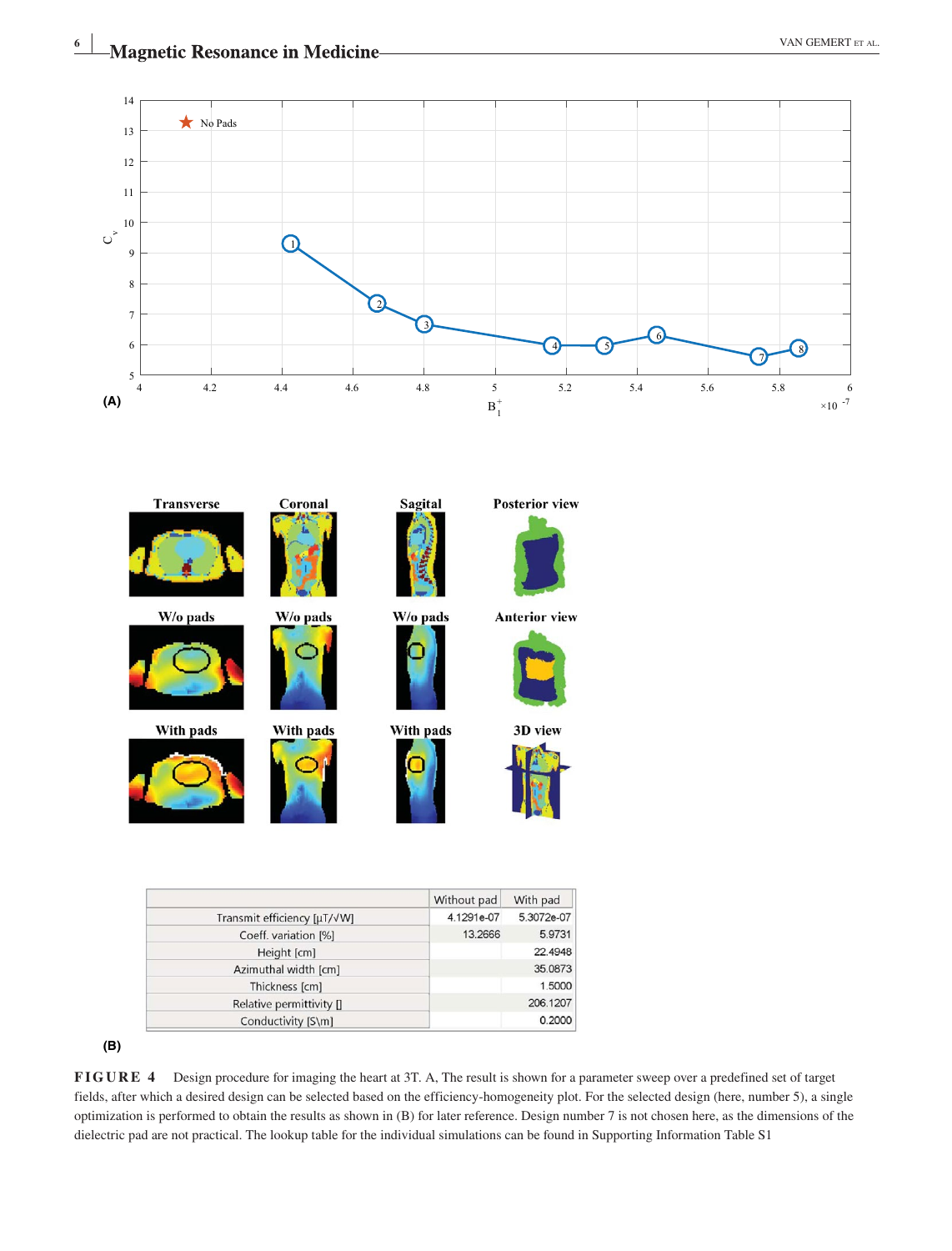Subsequently, the optimization can be carried out, during which the design of the dielectric pad is continuously updated and illustrated in the bottom‐right corner.

After the optimization is complete, the obtained results are summarized in a separate window. The results display the dimensions (width, height, and thickness) and the dielectric properties of the optimized dielectric pad. Furthermore, the resulting average transmit efficiency and coefficient of variation are listed for the scenarios with and without dielectric pad. All results can be stored for later reference.

# **3** | **RESULTS**

For demonstration purposes, we show 2 application examples in which the  $B_1^+$  field is optimized in terms of transmit efficiency and homogeneity: first in cardiac imaging at 3T using a single dielectric pad, and then in imaging the inner ear at 7T using 2 dielectric pads. $^{21}$  All computations have been executed on an Intel Xeon CPU X5660 @ 2.80 GHz (dual core) equipped with a NVIDIA Tesla K40c GPU.

For the 3T example the body coil was first shifted to be centered at the heart, which was then assigned as the ROI. A sweep over a set of 8 target fields was carried out using the sweep-option, which took 2 min to compute on the GPU or under 8 min on the CPU. The maximum relative permittivity was set to 300 and the electrical conductivity of the pad was fixed at 0.2 S/m. The results for this sweep are shown in Figure 4A and the lookup table for the individual simulations is given in Supporting Information Table S1, which is available online. From the trade‐off analysis we chose iteration number 5 to be the optimum, yielding a dielectric pad with dimensions  $22.5 \times 35 \times 1.5$  cm<sup>3</sup> and a relative permittivity of 206. This design corresponded to a target field equal to  $0.5271 \mu T/\sqrt{W}$ , and improved the transmit efficiency by 28% and reduced the  $C_v$  from 13.3% to 6.0%. The optimization results are illustrated in Figure 4B and the results correspond with findings from Brink and Webb.<sup>19</sup> Higher efficiencies can be obtained as well, e.g., iteration number 7, but as the dimensions of the dielectric pad become larger, its implementation becomes less practical.

For the 7T inner ear example an ROI was drawn that covered both inner ears, and the  $B_1^+$  field was optimized with 2 dielectric pads. The optimal pad design was found using the sweep-option in under 3 min on the GPU or in approximately 10 min on the CPU, which increased the transmit efficiency by 46% and reduced the  $C_v$  from 38% to 13%. The corresponding  $B_1$ <sup>+</sup> field and design summary are shown in Figure 5 and Supporting Information Figure S1, respectively, which suggested 1 pad with dimensions  $11 \times 16 \times 1$  cm<sup>3</sup> and a relative permittivity of 269, and a second one with dimensions 22  $\times$  12  $\times$  1 cm<sup>3</sup> and a relative permittivity of 300, which agrees with previous findings.<sup>21</sup>



**FIGURE 5** Pad design results for the inner ear using 2 dielectric pads. The improved field and the location and dimension of the 2 dielectric pads are shown. The details on the improvement and the pad's parameters can be found in Supporting Information Figure S1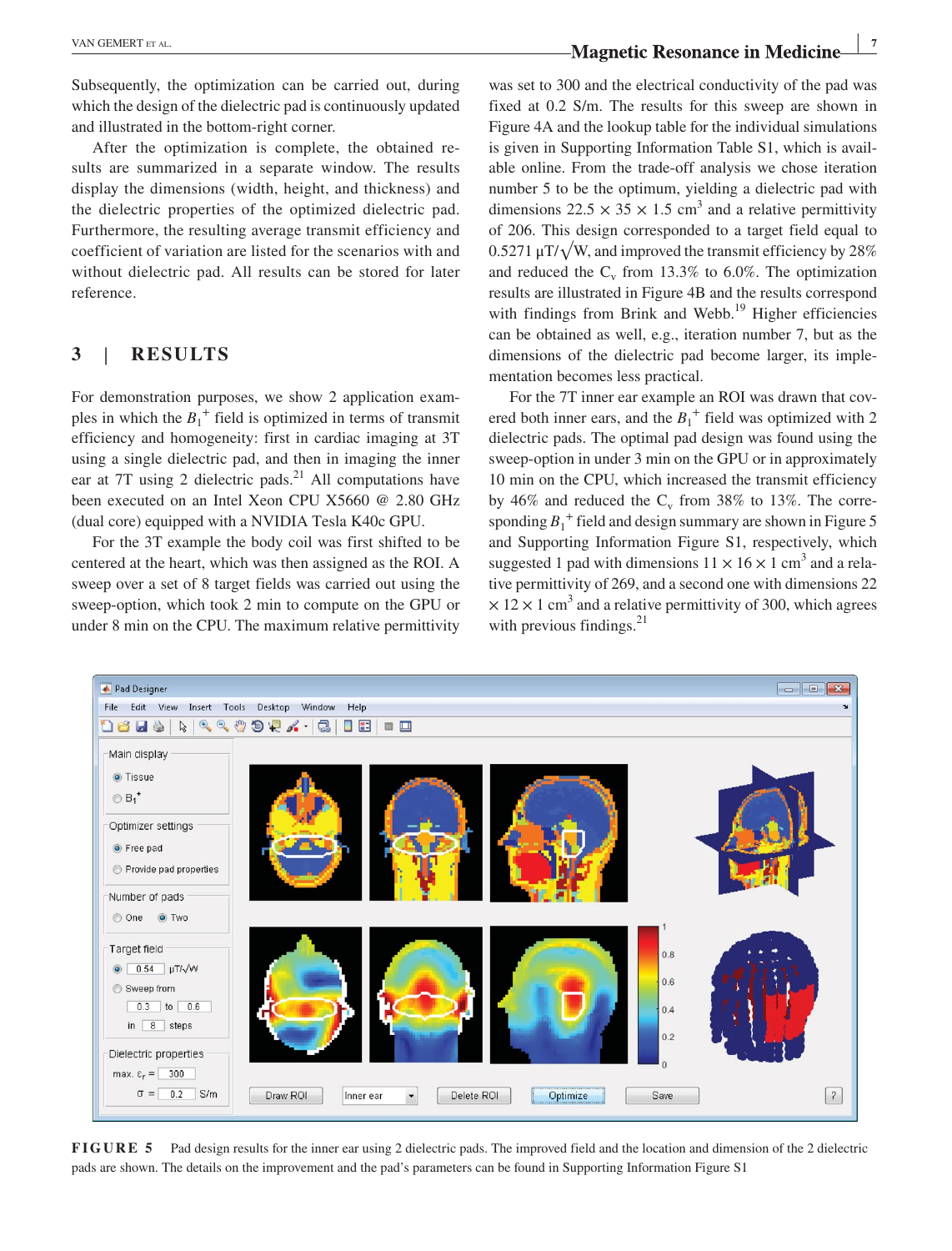# **4** | **DISCUSSION AND CONCLUSIONS**

In this work, we have presented a software tool that allows for designing dielectric pads for any arbitrary ROI in 3T body imaging and 7T neuroimaging applications. Computations are fast due to the underlying reduced order model, which enables MR operators to identify the optimal design and/or position in a matter of minutes. Aided by an optimization scheme, optimal design parameters can be determined which improve either the  $B_1^+$  field magnitude or homogeneity within the ROI, or a combination of both.

The optimization method used in the tool has been chosen in view of its stability. Other methods may be considered as well, such as Gauss‐Newton methods which incorporate an approximant of the Hessian in the gradient direction. In our case, the Hessian is rank deficient and hence would need to be regularized in an application‐specific manner, so this approach was not pursued here. In addition, we truncated the update steps to ensure smooth convergence. Without these limitations, the algorithm had the tendency to converge to very large dielectrics with a low permittivity, which is not very practical to use. Using the truncated update steps, we avoided this undesired behavior. Alternatively, penalty terms can also be considered to discourage pad designs with large volumes or cross‐sectional areas.

The reduced order model that was used for 3T body imaging was created using snapshot datasets obtained in 1 single birdcage landmark, centered at the liver. We showed that the same field response library can be used in other landmarks as well, without the need to compute this time‐intensive part again. This exploits the fact that the electromagnetic interactions within the pad domain are dominated by the body, and, therefore, allows us to decouple the transmit coil from this response. We found that the errors that are introduced by this approximation are minimal and do not affect the solution quality. This suggests that a single library may be efficiently re‐used for other applications as well, e.g., in case of using a local transmit coil or transmit array. We do note that such translation still requires generating the corresponding background fields, i.e., corresponding with the body model and grid used in the reduced order model, to ensure compatibility.

In conclusion, an easy‐to‐use software tool has been made available to design dielectric pads in a matter of minutes for 3T body imaging and 7T neuroimaging applications. We anticipate this will help to bridge the gap between the advanced numerical design methods and the practical application by the MR community.

#### **ORCID**

*Jeroen van Gemer[t](https://orcid.org/0000-0002-2692-9286)* <https://orcid.org/0000-0002-2692-9286> *Wyger Brink* <https://orcid.org/0000-0001-9974-7662>

*Andrew Webb* <https://orcid.org/0000-0003-4045-9732> *Rob Remis* <https://orcid.org/0000-0003-0365-4942>

#### **REFERENCES**

- 1. Bernstein MA, Huston J, Ward HA. Imaging artifacts at 3.0 T. *J Magn Reson Imaging*. 2006;24:735–746.
- 2. Yang QX, Wang J, Zhang X, et al. Analysis of wave behavior in lossy dielectric samples at high field. *Magn Reson Med*. 2002;47:982–989.
- 3. Wu X, Schmitter S, Auerbach EJ, Moeller S, Uğurbil K, Van de Moortele P‐F. Simultaneous multislice multiband parallel radiofrequency excitation with independent slice‐specific transmit B1 homogenization. *Magn Reson Med*. 2013;70:630–638.
- 4. Van de Moortele P‐F, Akgun C, Adriany G, et al. B1 destructive interferences and spatial phase patterns at 7 T with a head transceiver array coil. *Magn Reson Med*. 2005;54:1503–1518.
- 5. Padormo F, Beqiri A, Hajnal JV, Malik SJ. Parallel transmission for ultrahigh‐field imaging. *NMR Biomed*. 2016;29:1145–1161.
- 6. Katscher U, Börnert P, Leussler C, van den Brink JS. Transmit SENSE. *Magn Reson Med*. 2003;49:144–150.
- 7. Brink WM, Versluis MJ, Peeters JM, Börnert P, Webb AG. Passive radiofrequency shimming in the thighs at 3 Tesla using high permittivity materials and body coil receive uniformity correction. *Magn Reson Med*. 2016;76:1951–1956.
- 8. de Heer P, Brink WM, Kooij BJ, Webb AG. Increasing signal homogeneity and image quality in abdominal imaging at 3 T with very high permittivity materials. *Magn Reson Med*. 2012;68:1317–1324.
- 9. Lindley MD, Kim D, Morrell G, et al. High-permittivity thin dielectric padding improves fresh blood imaging of femoral arteries at 3 T. *Invest Radiol*. 2015;50:101–107.
- 10. O'Brien KR, Magill AW, Delacoste J, et al. Dielectric Pads and low‐B1+ adiabatic pulses: complementary techniques to optimize structural T1w whole‐brain MP2RAGE scans at 7 Tesla. *J Magn Reson Imaging*. 2013;40:804–812.
- 11. Teeuwisse WM, Brink WM, Webb AG. Quantitative assessment of the effects of high‐permittivity pads in 7 Tesla MRI of the brain. *Magn Reson Med*. 2012;67:1285–1293.
- 12. Yang QX, Wang J, Wang J, Collins CM, Wang C, Smith MB. Reducing SAR and enhancing cerebral signal-to-noise ratio with high permittivity padding at 3 T. *Magn Reson Med*. 2011;65:358–362.
- 13. Haemer G, Vaidya M, Collins C, Sodickson D, Wiggins G. Evaluation of a high permittivity helmet for use as a coil former for an 8ch transmit/receive array with dodecahedral symmetry. In: Proceedings of the 25th Annual Scientific Meeting of ISMRM, Honolulu, HI, 2017. p. 1.
- 14. Vaidya MV, Lazar M, Deniz CM, et al. Improved detection of fMRI activation in the cerebellum at 7T with dielectric pads extending the imaging region of a commercial head coil. *J Magn Reson Imaging*. 2018;48:431–440.
- 15. Yang QX, Rupprecht S, Luo W, et al. Radiofrequency field enhancement with high dielectric constant (HDC) pads in a receive array coil at 3.0T. *J Magn Reson Imaging*. 2013;38:435–440.
- 16. Haines K, Smith NB, Webb AG. New high dielectric constant materials for tailoring the B1+ distribution at high magnetic fields. *J Magn Reson*. 2010;203:323–327.